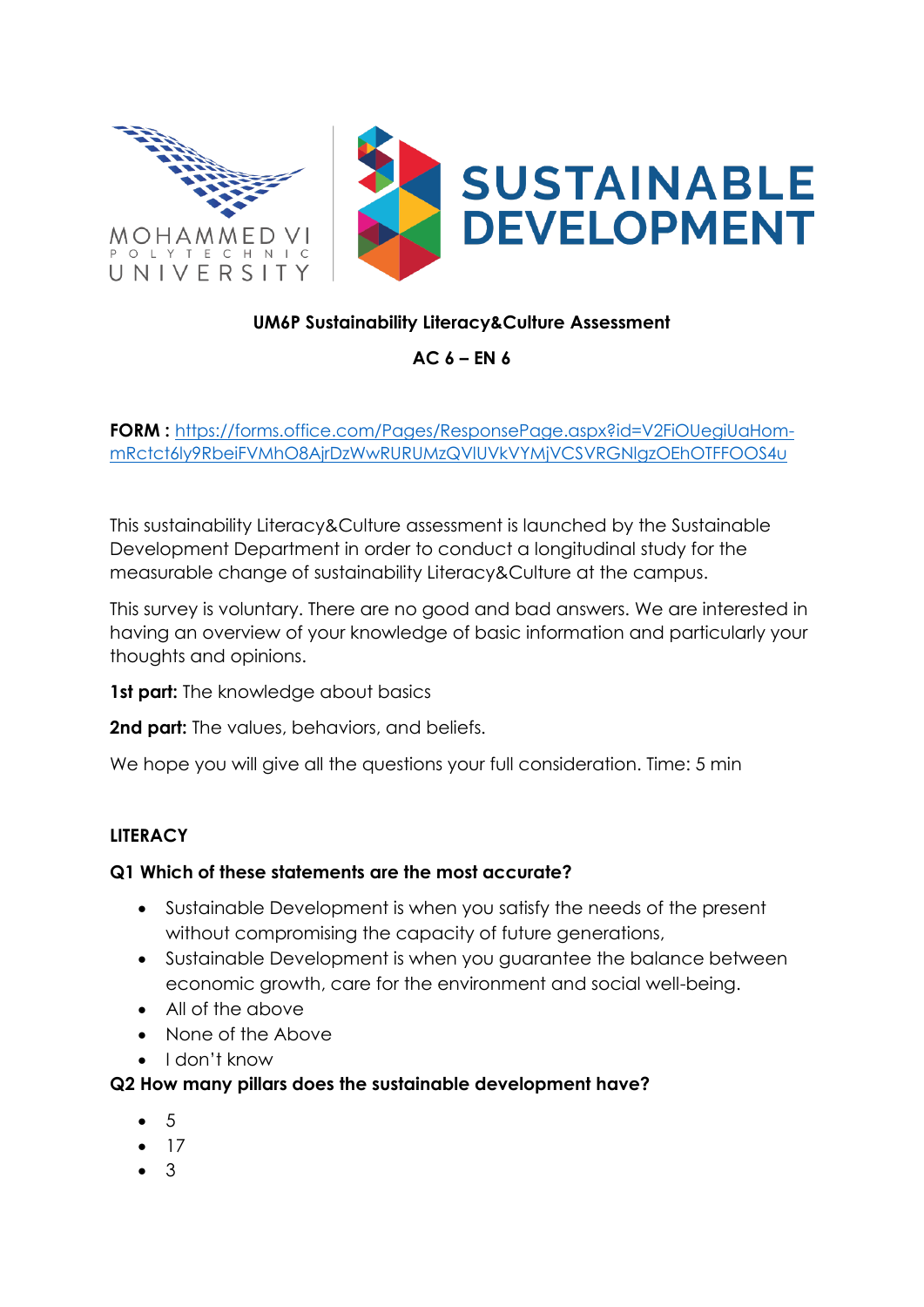• I don't know

#### **Q3 What are the pillars of sustainable development?**

- Governance
- Economy
- Culture
- Environment
- Peace
- Society
- I don't know

### **Q4 Which one of the following dimensions is not included in the most widely used concept of sustainability?**

- Society
- Democracy
- Environment
- Economy
- I don't know

# **Q5 How many Sustainable Development Goals that we need to achieve by 2030?**

- $12$
- 8
- 17
- None of the above
- I don't know

#### **Q6 Does the SDGs have?**

- Targets
- Indicators
- All of the above
- None of the above
- I don't know

#### **Q7 What are the pillars of the Agenda 2030 SDGs?**

- People
- Prosperity
- Planet
- Partnership
- Peace
- All of the above
- None of the above
- I don't know

#### **Q8 Which of the following is not a sustainable development goal?**

- Eliminate racism in all its forms.
- End poverty in all its forms everywhere.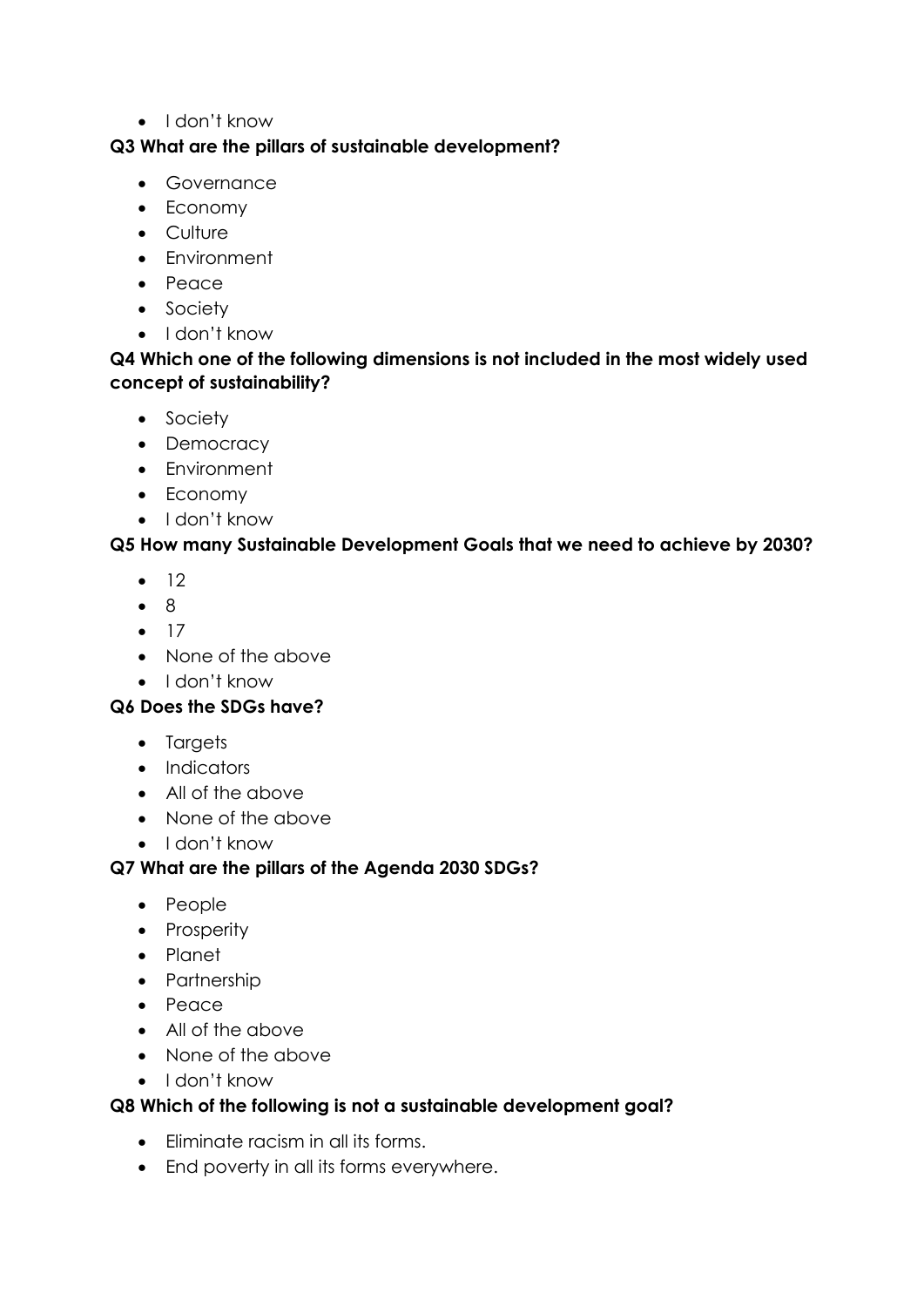- Ensure healthy lives and promote well-being for all at all ages.
- Reduce inequality within and among countries.
- Take urgent action to combat climate change and its impacts.
- All of the above
- None of the above
- I don't know

### **Q9 To which countries are the SDGs designed to apply?**

- Only countries where more than 70% of the population live below the poverty line
- Only African countries
- All countries
- All of the above
- None of the above
- I don't know

### **Q10 What can individuals do to help realize the achievement of the SDGs by 2030?**

- Use their positions in society as teachers, decision-makers, consumers, role-models, and ordinary citizens — to voice support for the Goals, to make decisions that advance the Goals, and to take actions help to implement the Goals.
- Hold their governments and the private sector accountable and support reputable civil society organizations;
- Create projects and partnerships of their own and participate in existing initiatives to help achieve one or more of the goals.
- All of the above
- None of the above
- I don't know

# **Q11 Which of the following statements about the relationship between environmental issues and socioeconomic issues is true?**

- People of all socioeconomic classes are equally impacted by climate change, but for different reasons.
- People of all socioeconomic classes are equally impacted by climate change.
- Environmental issues and socioeconomic issues are unrelated.
- All of the above
- None of the above
- I don't know

#### **Q12 Which of the following statements about greenhouse gasses is true?**

- Greenhouse gases allow solar radiation to escape from the Earth's atmosphere.
- After water vapor, carbon dioxide is the most abundant greenhouse gas.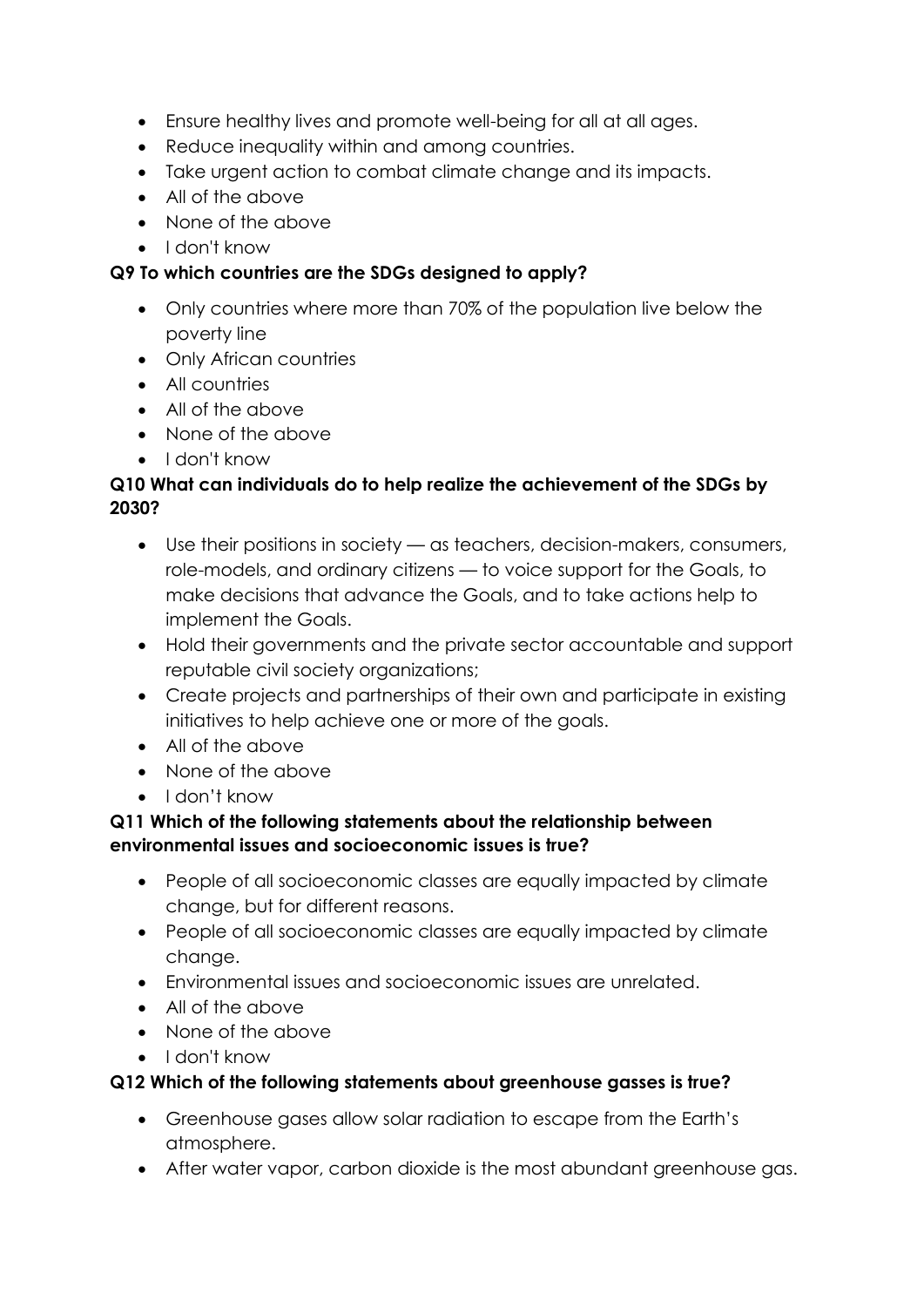- Greenhouse gases help cool the Earth.
- Carbon dioxide is the most potent greenhouse gas.
- I don't know

# **Q13 Which of these elements represent threats to biodiversity?**

- Pollution.
- Global warming.
- Habitat loss and degradation.
- Overexploitation of species.
- Invasive species (any non-native species that significantly modifies or disrupts the ecosystems it colonizes).
- All of the above
- None of the above
- I don't know

# **Q14 A circular economy is:**

- Mimic Nature's circular process whereas there is no waste in nature
- Create goods that are infinitely recyclable
- Send goods through a linear path of extraction, processing, manufacturing, consumption, and disposal
- Recycle first and then reduce what cannot be recycled
- All of the above
- None of the above
- I don't know

#### **BEHAVIOR, CULTURE**

#### **Q1 Which of the following statements best describes your level of interest in sustainability?**

- Passionate about sustainable development and SDGs
- Strongly interested about sustainable development and SDGs
- Moderately interested about sustainable development and SDGs
- Slightly interested about sustainable development and SDGs
- Neutral
- Not interested at all about sustainable development and SDGs

#### **Q2 During this year, how often did you do the following when you had the opportunity?**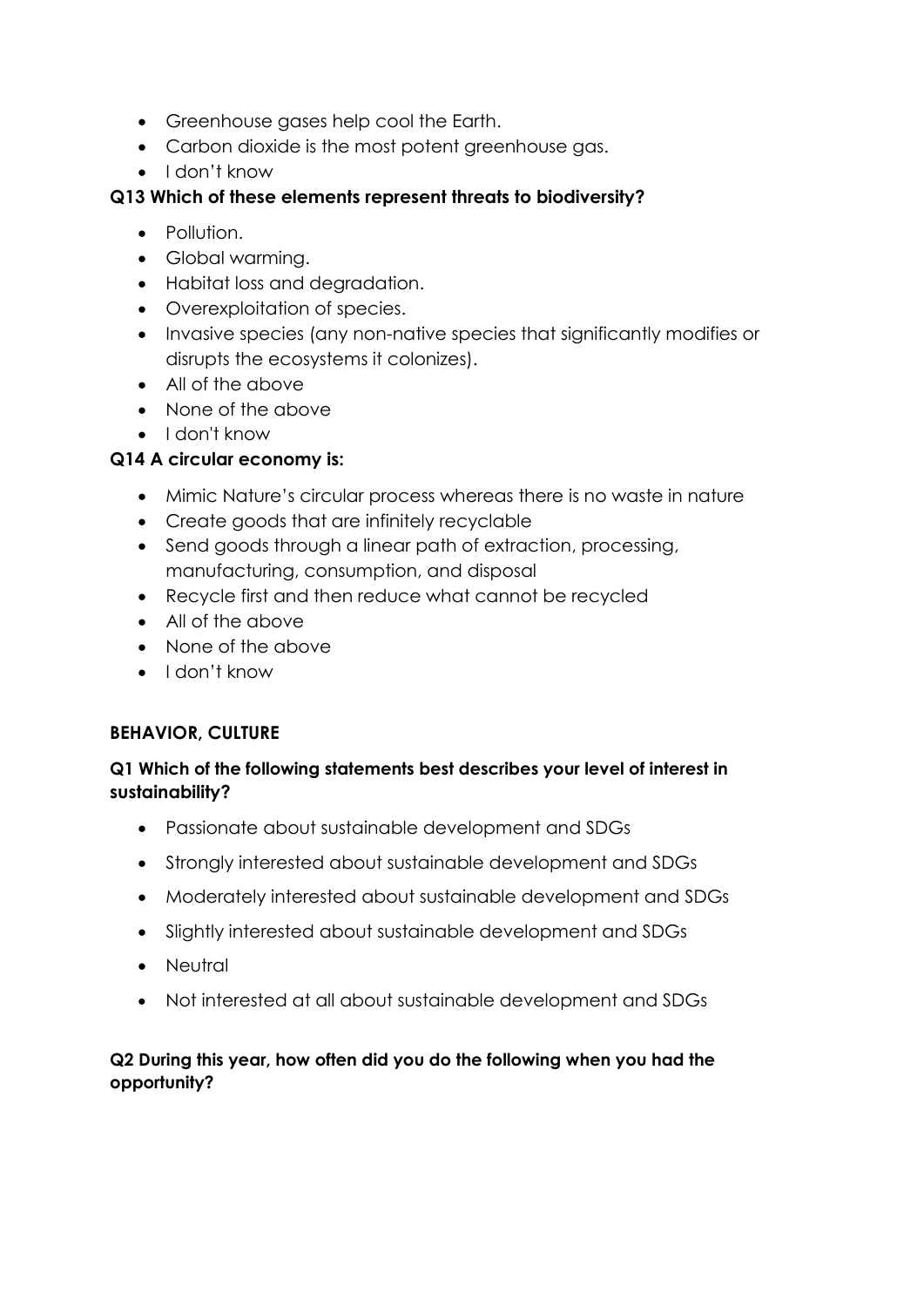|                                                                            | Always | Usually | Sometimes Rarely   | Never   |
|----------------------------------------------------------------------------|--------|---------|--------------------|---------|
| You avoid using a single use item<br>(Straws, Plastic cupsetc.)            | О      | O       | $\circ$<br>$\circ$ | O       |
| You bring your own reusable bags to<br>the grocery store.                  | Ю      | lO      | $\circ$<br>lo      | O       |
| You bring your own water bottle and<br>coffee/juice mug to school or work. | O      | O       | $\circ$<br>O       | Ю       |
| You recycle your own organic waste.                                        | О      | lo      | $\circ$<br>lo      | O       |
| You recycle bottles and paper.                                             | О      | О       | Ю<br>O             | Ю       |
| You prefer shopping with minimal<br>packaging.                             | О      | O       | $\circ$<br>$\circ$ | lo      |
| You shop from local cooperatives or<br>online stores.                      | O      | $\circ$ | $\circ$<br>$\circ$ | $\circ$ |
| You limit your shower time to 5 minutes<br>or less.                        | О      | lo      | $\circ$<br>lo      | $\circ$ |
| You wash your clothes with only cold<br>water in the washing machine.      | Ю      | Ō       | O<br>O             | Ю       |
| You turn off your laptop/computer<br>instead of putting it to sleep.       | О      | IO      | $\circ$<br>lO      | O       |
| You turn off lights when you leave the<br>room.                            |        |         |                    |         |

#### **Q3 Have you participated in any of the engagement and outreach programs or efforts on campus? Please select all that apply**

- I donated money for the E-solidarity Concert
- I was part of the Green Campus initiative
- I planted a tree at "Each tree, A student" initiative
- I encouraged my coworkers and colleagues to lead a donation call
- I applied to be a Sustainable Development Ambassador at the campus
- I applied to be part of the Sustainable Development Hackathon
- I conducted a survey about an issue that tackles directly one of the SDGs
- I built up a startup about an issue that tackles directly one of the SDGs
- I have not participated in any initiatives
- Other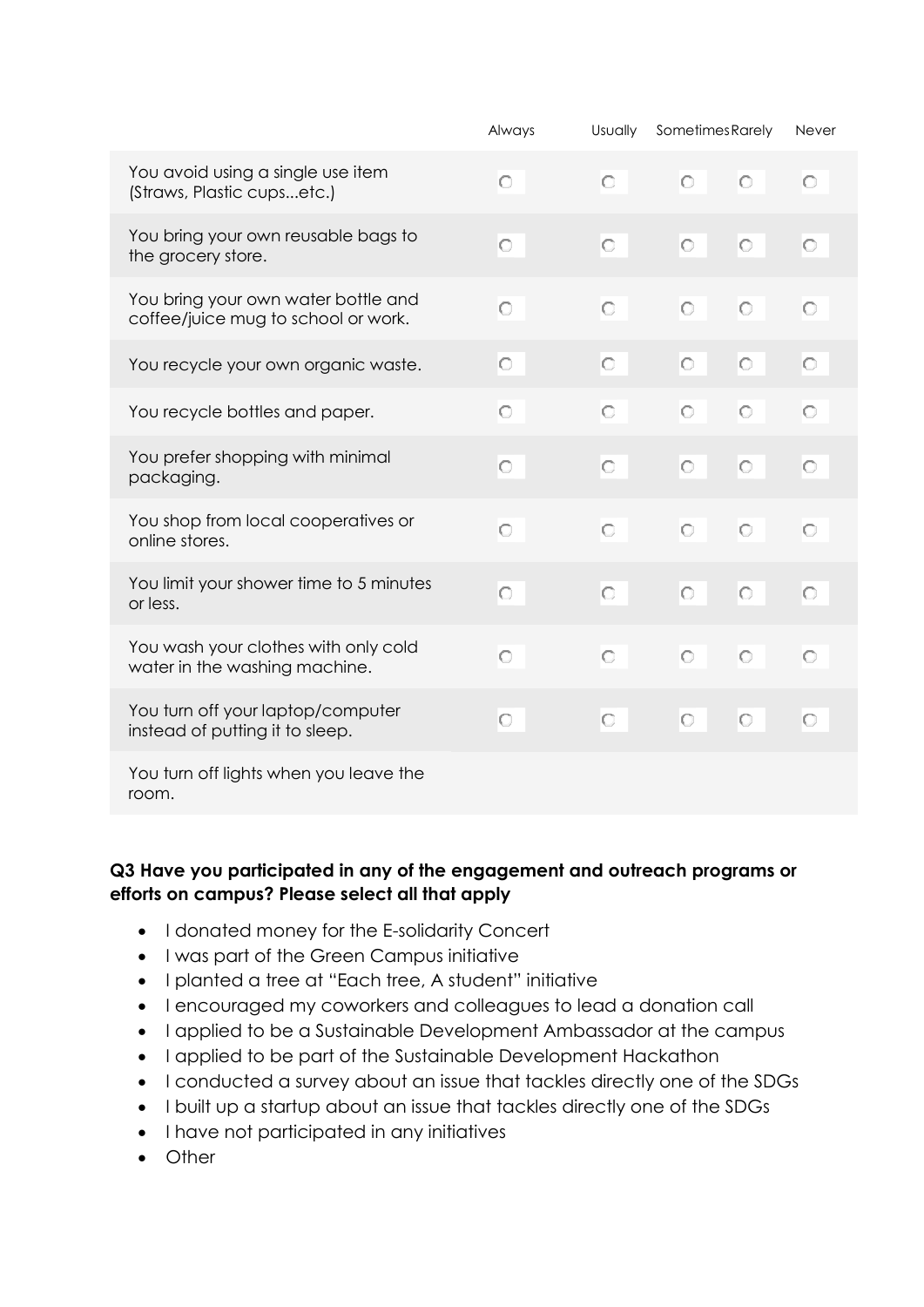**Q4 How satisfied are you with the sustainable development initiatives led by the University staff and students?**

- Very satisfied
- Somewhat satisfied
- Neither satisfied nor dissatisfied
- Somewhat dissatisfied
- Very dissatisfied

### **Q5 Are you taking sustainable actions on campus?**

- Yes
- No

**Q6 What kind of actions are you implementing/organizing or you want to implement/organize?**

**Answer:** 

#### **Q7 How important is an environmentally sustainable campus to you?**

- Extremely important
- Somewhat important
- Neutral
- Somewhat not important
- Extremely not important

**Q8 How much do you agree with the following statement – "My actions can make a difference in the environment."**

- Extremely true
- Somewhat true
- Slightly true
- Neutral
- Not true at all

**Q9 Do you agree with the following statement – "My actions can make a difference to help reduce climate change."**

- Strongly agree
- Somewhat agree
- Neither agree nor disagree
- Somewhat disagree
- Strongly disagree

#### **Q10 I can do something about climate change through my academic decisions.**

- Strongly agree
- Somewhat agree
- Neither agree nor disagree